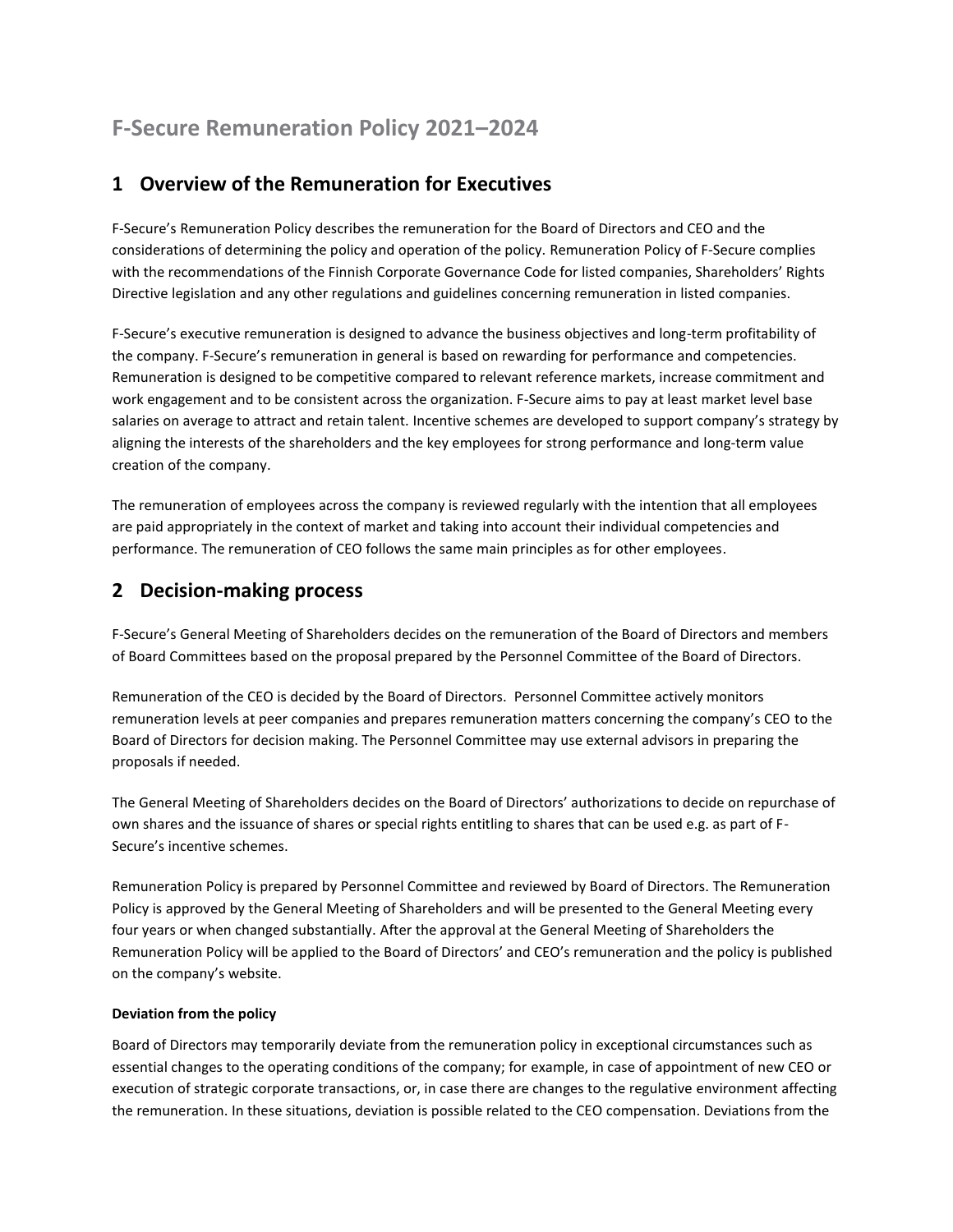policy are done when necessary to serve the long-term interests and sustainability of the company as a whole or assure its viability.

Temporary deviations from policy will be reported in the Remuneration Report. Respectively significant and permanent changes in composition of total remuneration will be included in the agenda of General Meeting of Shareholders. The Personnel Committee prepares the remuneration matters to be updated and proposes them to the Board of Directors for approval. After the changes have been approved the revised Remuneration Policy is presented to the General Meeting of Shareholders.

#### **3 Board of Directors compensation**

F-Secure's General Meeting of Shareholders decides on the remuneration of the Board of Directors and members of Board Committees. The proposal of Board of Directors' remuneration is based on among other things benchmarking data on board compensation. When reviewing benchmarking data and other market trends the Personnel Committee considers the company's ability to attract and retain highly skillful members to the Board of Directors.

The remuneration of the management and the Board of Directors is differentiated and except for the employee member, the members of the Board cannot participate in the same share-based compensation scheme with other management or personnel.

Board of Directors' compensation is primarily an annual fee, that can be paid out in shares or cash or combination of those. The amount of the annual fee set varies based on the position in the Board and Committees.

The Board Member belonging to the personnel of the Company receives an annual fee for the work in the Board of Directors. Otherwise remuneration and terms of employment follows the same principles than for other employees.

### **4 CEO compensation**

| <b>Element</b> | <b>Purpose and summary</b>                                                                                                                                                        |
|----------------|-----------------------------------------------------------------------------------------------------------------------------------------------------------------------------------|
| Paymix         | Main components of CEO total remuneration are base salary and short- and long-term<br>incentives.                                                                                 |
|                | The STI Plan payout will be 50% CEO's annual base salary, if targets are met. The maximum<br>reward for the CEO from the STI Plan is approximately equal to annual base salary.   |
|                | The LTI Plan payout will be 85% of CEO's annual base salary, if targets are met. The maximum<br>reward for the CEO from the LTI Plan is approximately 170% of annual base salary. |
|                | Changes up to 10% to target levels are not considered substantial changes and do not require<br>approval of F-Secure's General Meeting of Shareholders.                           |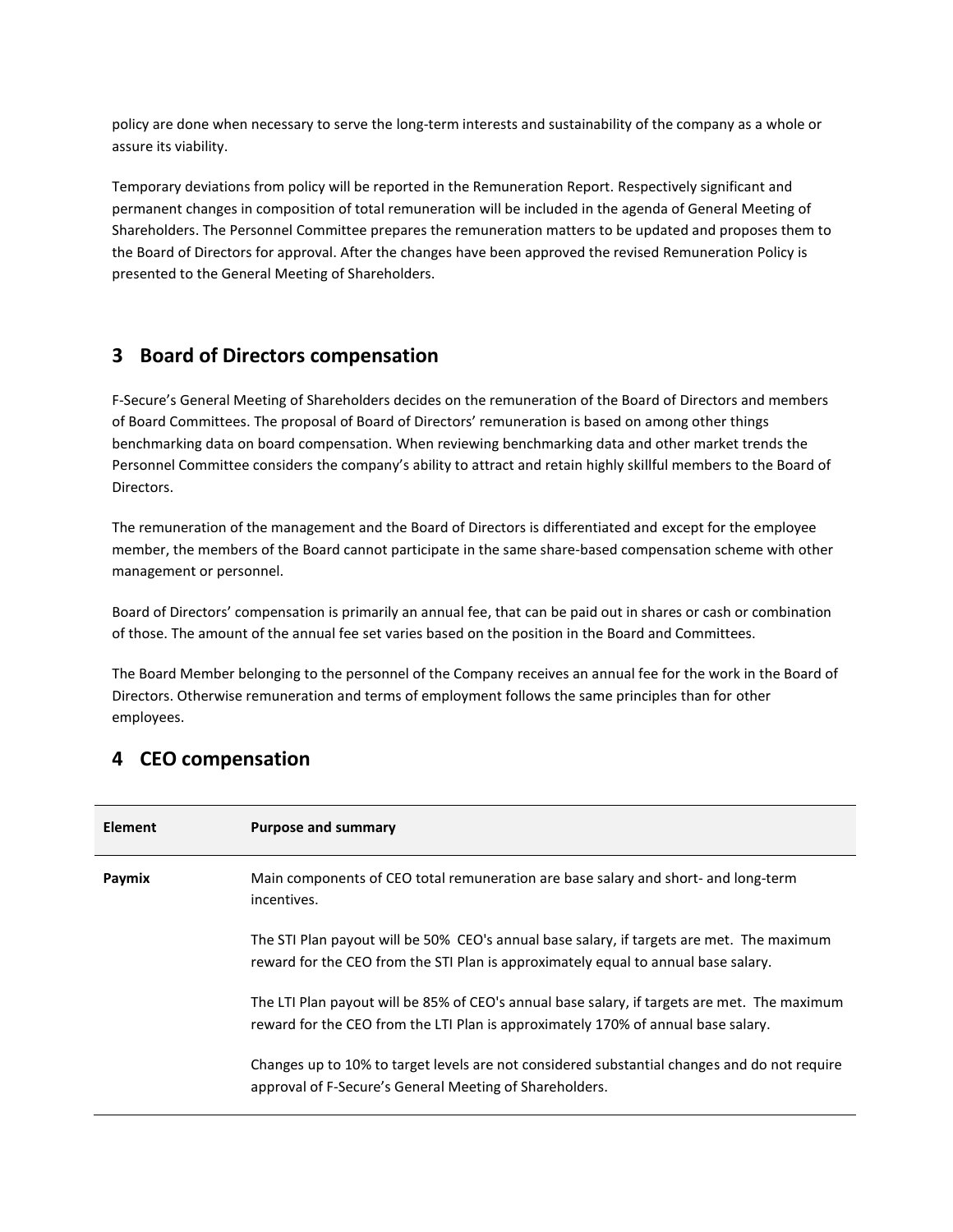| <b>Base salary</b>                             | Base salary is set to competitive level in order to retain and attract talent. The fixed<br>remuneration of the CEO consists of base salary and fringe benefits.                                                                                                                                                                                                                                                                                                                                                                                                                                                                                 |
|------------------------------------------------|--------------------------------------------------------------------------------------------------------------------------------------------------------------------------------------------------------------------------------------------------------------------------------------------------------------------------------------------------------------------------------------------------------------------------------------------------------------------------------------------------------------------------------------------------------------------------------------------------------------------------------------------------|
| <b>Fringe benefits</b>                         | The CEO is typically offered, but not limited to the same taxable and non-taxable benefits as<br>are available to employees in the home country.                                                                                                                                                                                                                                                                                                                                                                                                                                                                                                 |
| <b>Pension and Other</b><br>financial benefits | Pension accumulation and retirement age of the President and CEO is determined by the<br>practices and terms of the applicable law in the home country.                                                                                                                                                                                                                                                                                                                                                                                                                                                                                          |
|                                                | There are no other financial benefits for the CEO and the CEO does not receive any additional<br>compensation for the work in the Leadership Team or for acting in other decision-making<br>bodies of the Corporation.                                                                                                                                                                                                                                                                                                                                                                                                                           |
| Short-term<br>incentive (STI)                  | F-Secure's short-term incentives are intended to share company's success with employees<br>and increase commitment to company performance. The performance criteria for the CEO are<br>confirmed by the Board of Directors separately for each performance period. The<br>performance and achievement of targets are evaluated by the Board of Directors and the<br>amount of the reward is determined based on the extent to which the targets have been<br>reached during the performance period. The short-term incentive payment is based on<br>specific and measurable performance criteria, which may be both financial and non-financial. |